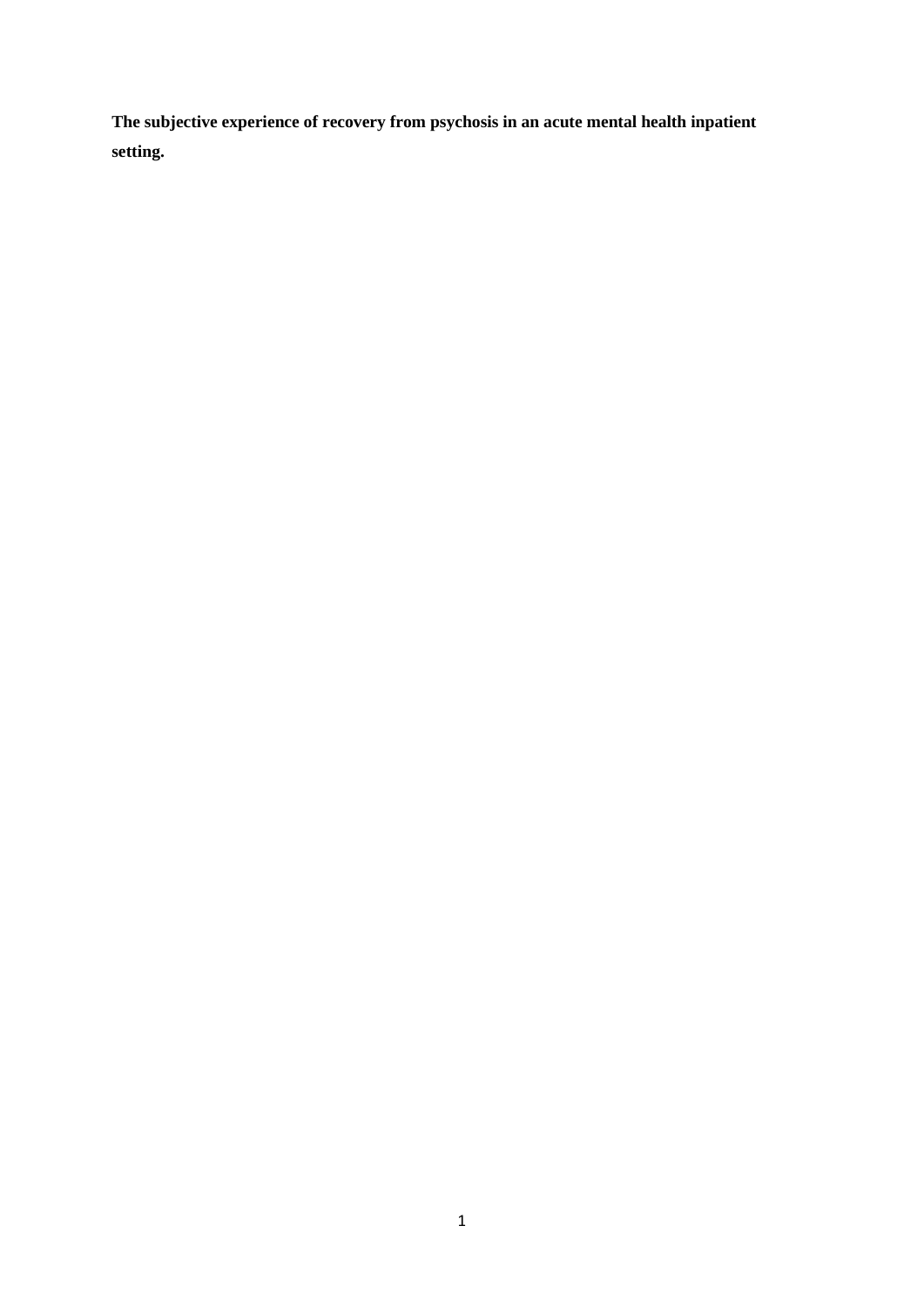### **Abstract**

**Background:** Experiences of recovery from psychosis have been well explored but not with people in the acute stages of psychosis. This study aimed to explore the subjective experiences of recovery from psychosis from the perspective of service users receiving acute mental health inpatient care.

**Method:** Ten participants who were acute mental health inpatients experiencing psychosis undertook a semi-structured interview examining recovery from psychosis during acute mental health inpatient care. Data was analysed using Interpretative Phenomenological Analysis (IPA).

**Results:** Five superordinate themes emerged: "*My future is just being ripped out in front of me*": Living with psychosis is a struggle; "*Would you want to be in here?*": Traumatic experience of being in hospital; "*I know roughly why I got ill anyway and what caused this"*: A journey towards reaching an understanding; Recovery/Rehabilitation/Recuperation: A process of evolution; and *"You need all the help you can get"*: Facilitators of Recovery.

**Conclusion:** This study highlighted that mental health inpatient settings are not settings where everyone can be in recovery or approaching recovery. For some participants, recovery appeared to be an empty signifier, and is a word used by services but does not necessarily correspond with their experiences of mental health inpatient settings.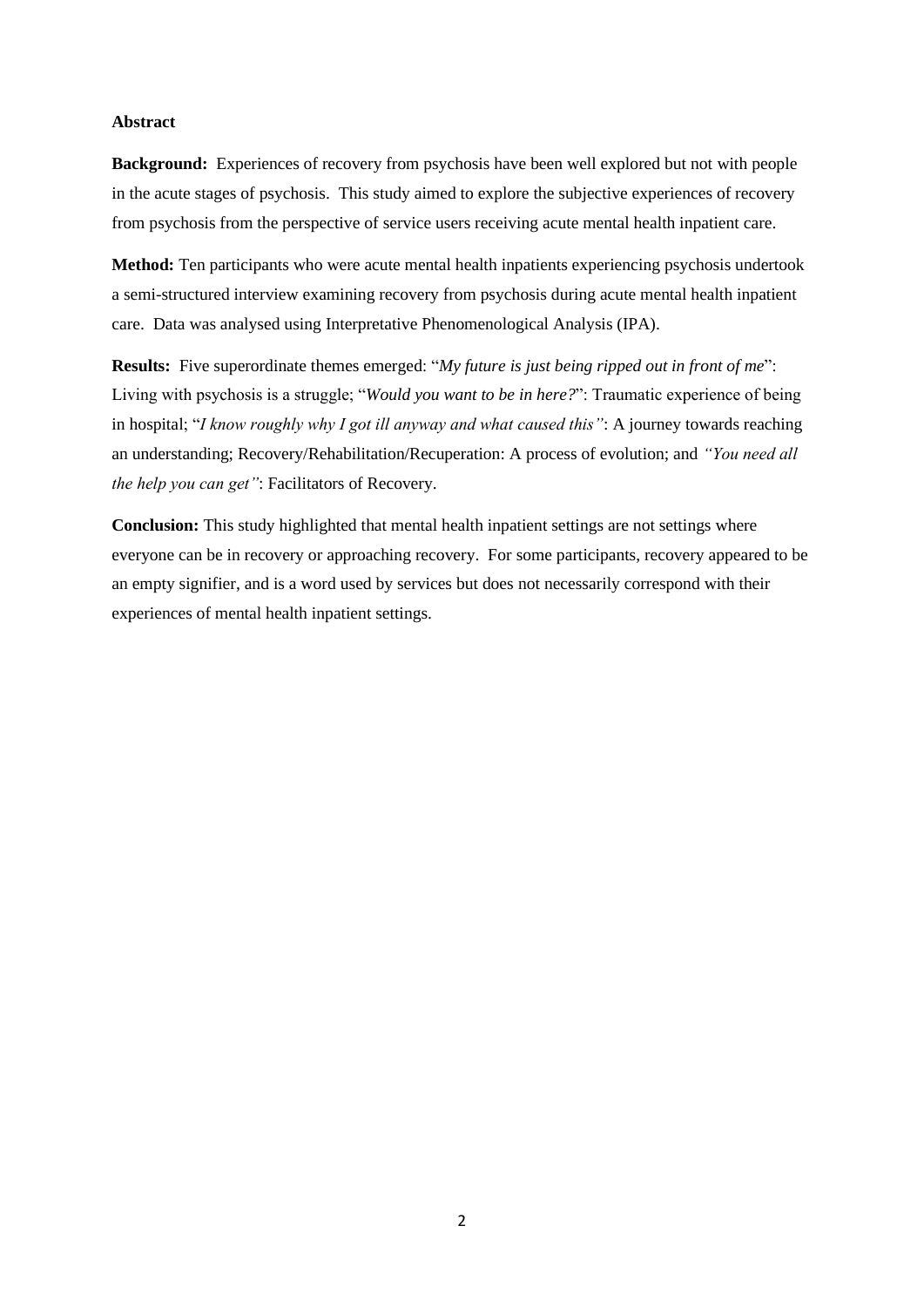#### **Introduction**

Psychosis is a mental health difficulty which includes experiences such as hearing voices and holding strong beliefs that others do not share (British Psychological Society [BPS], 2017). Traditionally, psychosis was viewed as a life-long and degenerative serious mental disorder with little hope for recovery. However, due to progressive service user movements challenging this ideology, alongside deinstitutionalisation and advancements in medical and psychosocial treatments, recovery is now seen as possible and achievable (Law & Morrison, 2014). The concept of recovery is embedded in current mental health service provision, including the development of community recovery teams, support time and recovery (STR) workers, and recovery colleges (Taggart & Kempton, 2015). However, there is still no consensus on how recovery from psychosis should be conceptualised. From a medical perspective, recovery is usually perceived to be a reduction or complete absence of psychotic symptoms (Slade, Amering, & Oades, 2008). In contrast, the service user movement would define recovery as living a fulfilling life despite the presence of psychotic symptoms (Pitt et al., 2007). There continues to be a lack of consensus about how recovery should be conceptualised within mental health services (Taggart & Kemption, 2015).

Personal recovery has been explored extensively from both a qualitative and quantitative perspective with those in community settings (Leamy et al., 2011). In a systematic review of both qualitative and quantitative literature, Leamy et al., (2011) identified 13 recovery characteristics (e.g. recovery as an active process, aided by a supportive and healing environment) and five recovery processes (connectedness, hope and optimism, identity, meaning in life, and empowerment), that were outlined to facilitate personal recovery. A number of research studies have also specifically focused on the experiences of recovery from those experiencing psychosis. Wood and Alsawy (2017) conducted a systematic review and thematic synthesis of recovery from psychosis and identified three key themes; the recovery process, facilitators of recovery (e.g. faith and spirituality, social support, personal agency) and barriers to recovery (e.g. stigma and discrimination, social deprivation). Moreover, a service-user led qualitative paper defined recovery from psychosis as rebuilding self, rebuilding life and hope for a better future (Pitt et al., 2007). This demonstrates that personal recovery is a multifaceted and idiosyncratic concept comprising a broad range of psychosocial factors.

To date, personal recovery has been predominantly explored with people who are under community services and not those who might be in crisis or in acute services. According to current policies (HM Government, 2011) acute mental health inpatient settings should be recovery orientated and collaboratively involve service users in decisions about their treatment and care plans, including those who are forcibly detained under the Mental Health Act (Coffey et al., 2019). However, a number of service users report ongoing dissatisfaction and poor care experiences in acute mental health inpatient settings (Care Quality Commission, 2017). They also report experiences such as disempowerment,

3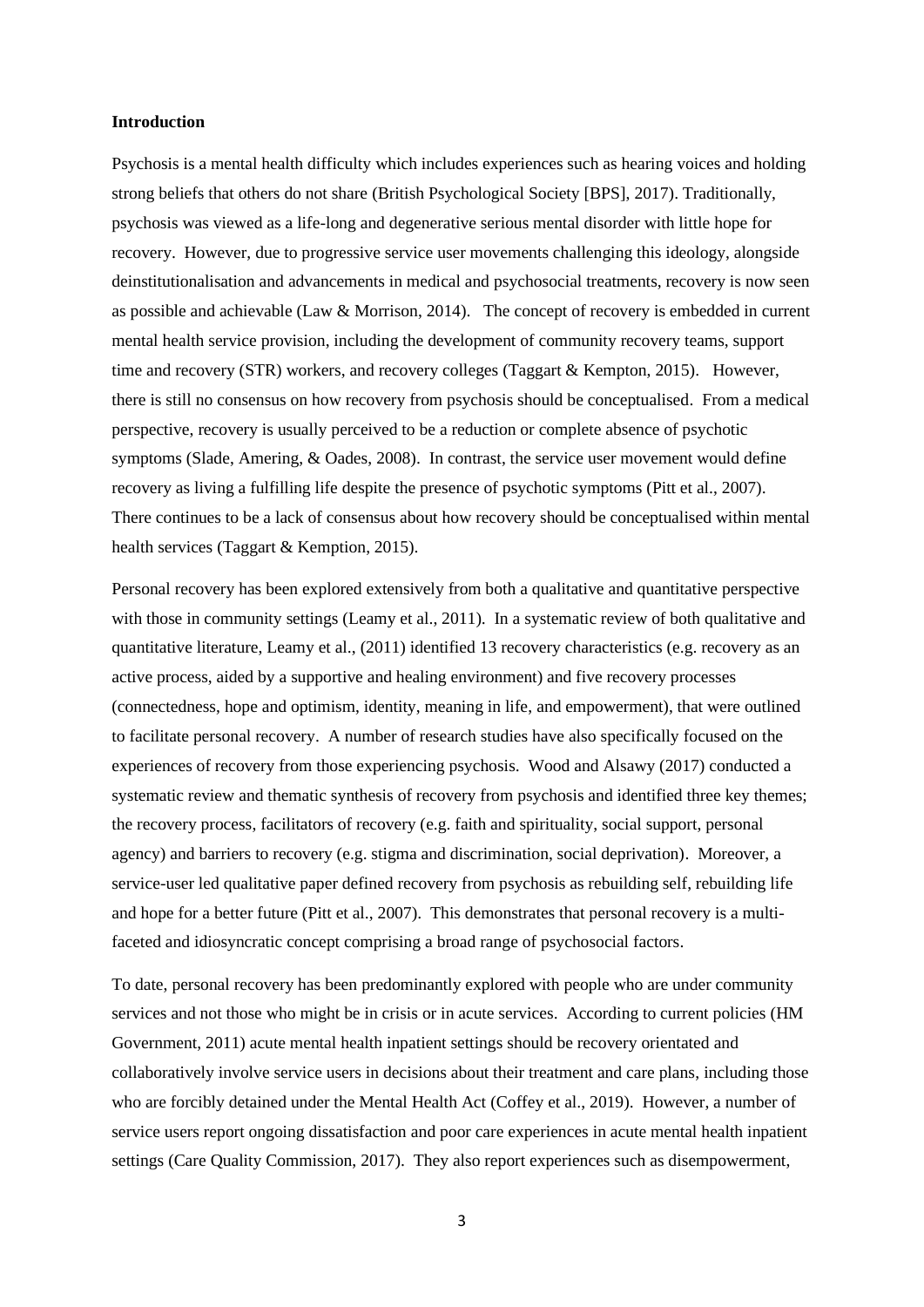lack of choice and control, and uncollaborative care (Wood et al., 2019), which are at conflict with personal recovery values (Pitt et al., 2007). Collectively, this demonstrates that it is unlikely that their recovery needs are being met. There is a clear gap in our knowledge of how individuals experiencing psychosis accessing acute mental health inpatient services define and experience recovery from psychosis. Understanding this could have important implications for the improvement and delivery of inpatient care. Therefore, this study aims to explore the subjective experience of recovery from psychosis from the perspective of service users currently receiving care from an acute mental health inpatient setting.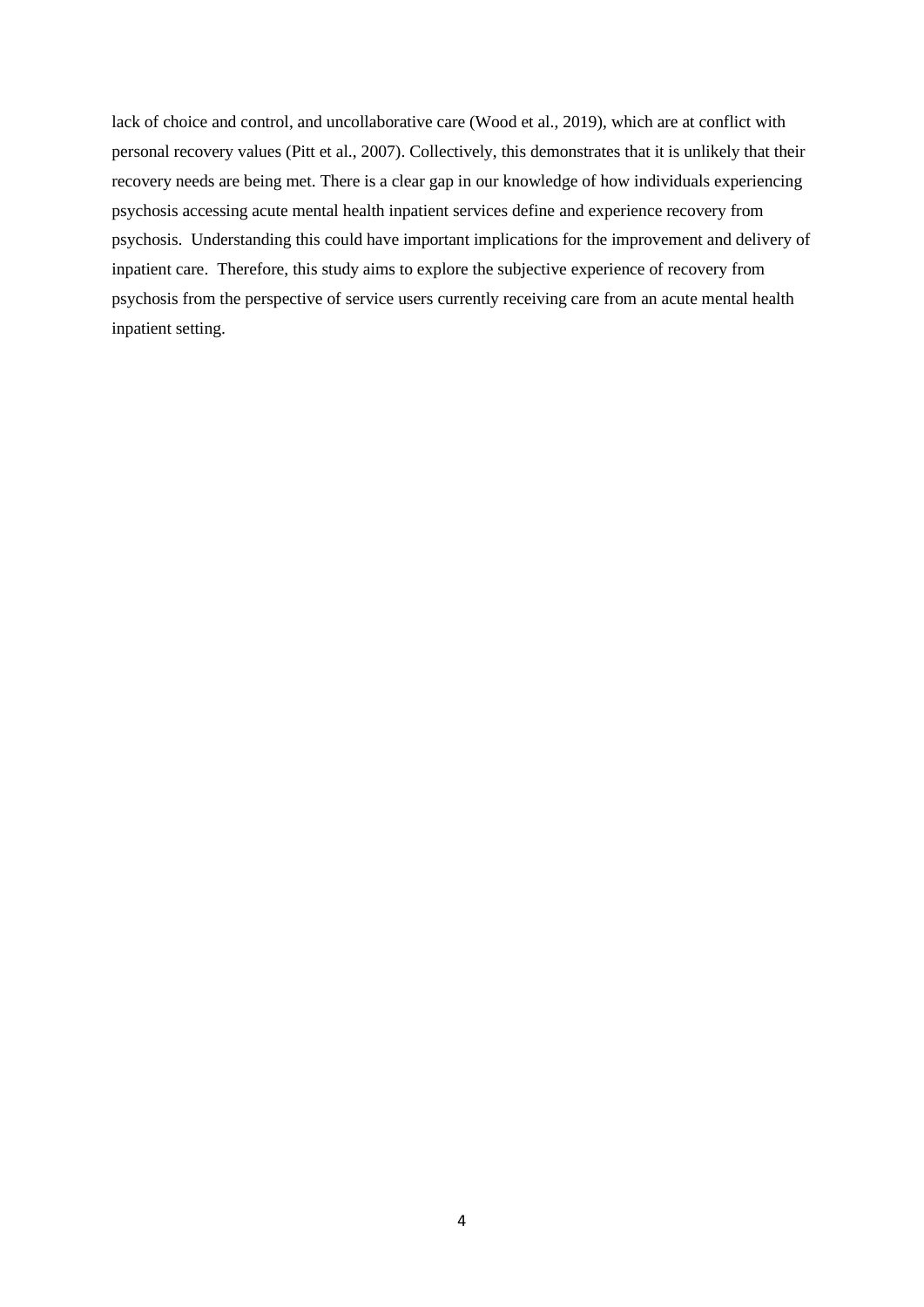#### Method

#### *Design and ethics*

Ethical approval was granted by the NHS Health Research Authority (IRAS ID: 216011; REC reference: 17/EE/0113) and sponsorship given by the University of Essex. This study also adhered to the BPS guidelines on human research ethics (2008). A qualitative approach was adopted utilising semi-structured interview and Interpretative Phenomenological Analysis (IPA; Smith, Flowers & Larkin, 2009). The Consolidated Criteria for Reporting Qualitative research (COREQ) was adhered to (Tong, Sainsbury & Craig, 2007).

#### *Materials*

An interview schedule was developed drawing upon relevant research (e.g. Wood et al., 2010), and consultation from service users with lived experience of psychosis. Six service users accessing a community psychosis team, some with inpatient care experience, provided feedback on the interview schedule. This resulted in amendments such as the inclusion of a post-interview debrief and the word 'recovery' not being defined so participants could interpret this as they wished. The semi-structured interview schedule enquired about participants' contact and experience with mental health services, participants experiences of living with psychosis, participants experience and conceptualisation of recovery, and the role of recovery in acute inpatient care.

### *Participants and recruitment*

Participants were recruited from three acute mental health hospitals in outer London and Essex. These sites covered both urban and rural areas, allowing for ethnically diverse and representative sampling population. These wards primarily care for patients with acute mental health difficulties such as psychosis and emotionally unstable personality disorder. Purposive sampling was employed and the aim was to recruit eight to twelve participants, as recommended for IPA studies to ensure an idiographic focus (Smith et al., 2009). The analysis of larger samples is not advised as it may result in the loss of the potentially subtle inflections of meaning (Collins & Nicolson, 2002).

The first author attended ward business meetings to promote the study with the ward staff. Potential participants were initially approached by a ward staff member who informed them of the study. If they were interested in taking part their name would be passed to the researcher who would arrange to meet them in person. Overall, ten participants were recruited and participated. Eligible participants were (a) aged between 18 and 65, (b) were currently a mental health inpatient and, (c) had a diagnosis which incorporated experiences of psychosis, as defined by the DSM-V (American Psychiatric Association, 2013). Participants were excluded if they were (a) non-English speakers, (b) currently experiencing severe thought disorder and, (c) lacking the capacity to provide informed consent.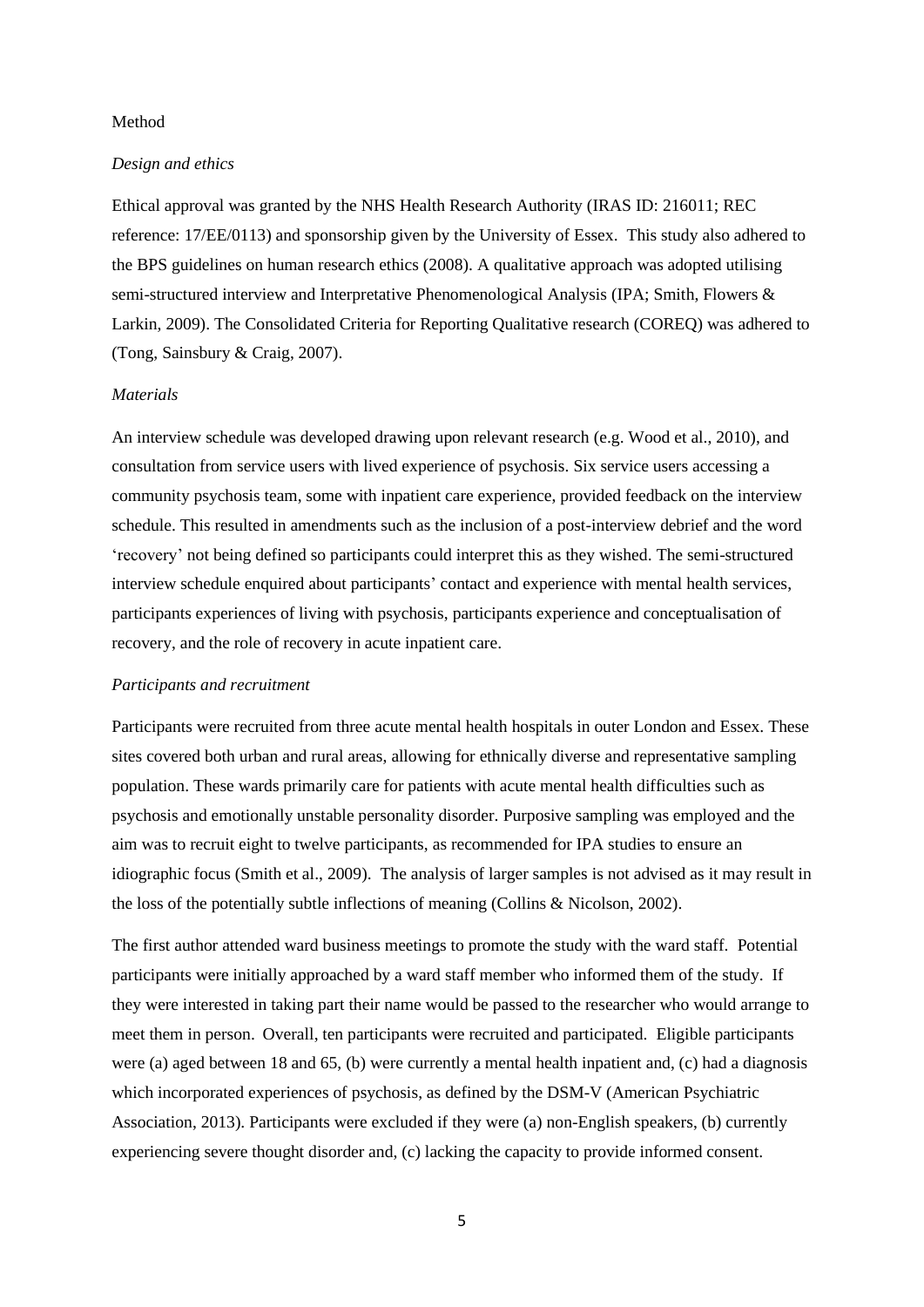#### *Procedure and analysis*

Face to face interviews were conducted in the ward's quiet room by the first author. Interviews were audio recorded and transcribed verbatim. Interviews lasted between 25 and 105 minutes (mean = 46 minutes). IPA was adopted due to its aims of providing a detailed examination of the participant's subjective lived experiences, and a critical realist position was adopted. Transcripts were read and reread by the first author. Initial observations were recorded in a reflective journal to bracket off preconceptions. Initial coding took place via free textual analysis before the provisional grouping of emerging themes was undertaken (Smith et al., 2009). 826 initial themes emerged which were condensed into 5 superordinate themes and 24 subordinate themes. The initial themes were collapsed by a process of de-duplicating and grouping similar themes together to form broader themes. A final table of themes was then constructed and checked against each interview and finalised by the research team.

### *Reflexivity*

This study was led by author LE, then a trainee clinical psychologist, in partial fulfilment of her Doctorate in Clinical Psychology. LE was working in acute mental health inpatient setting at the time of the study. LE conducted all interviews and led on analysis. LW is a clinical psychologist, lecturer, and researcher working in acute mental health inpatient settings. DT is a clinical psychologist, lecturer, and researcher with an interest in critical approaches to recovery from psychosis.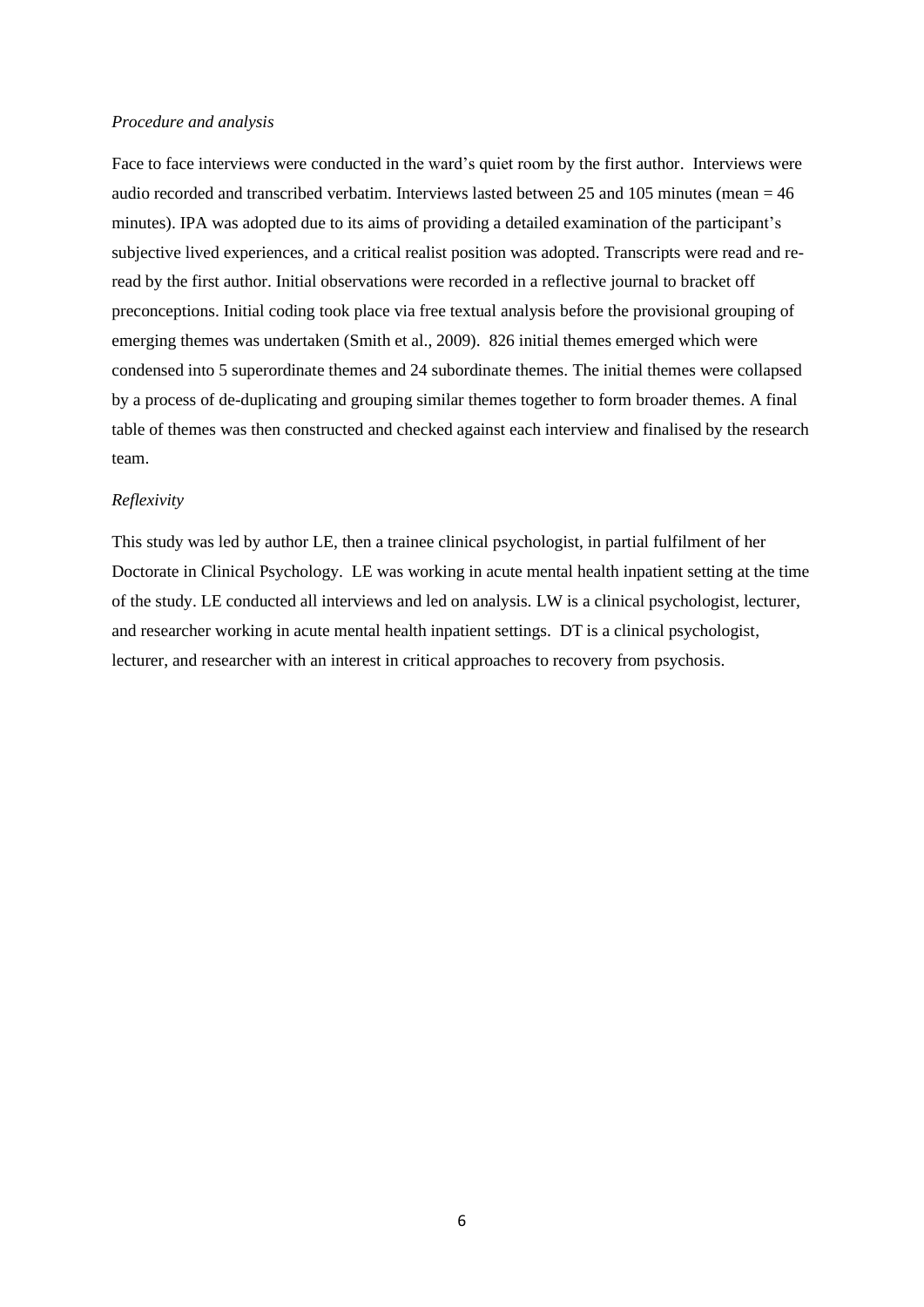#### Results

The sample comprised nine males and one female, aged between 21 and 57 years ( $M = 39.2$ , SD = 11.4). The mean number of hospital admissions was  $6.8$  (SD = 7.3; 2-25) and the mean length of current admission was  $94.4$  days (SD = 182.2; 18-611). Further sample characteristics are outlined in Table 1.

#### [INSERT TABLE 1 HERE]

Five superordinate themes were identified in the analysis. Each superordinate theme comprised multiple subthemes. Themes and subthemes are outlined in Table 2.

### [INSERT TABLE 2 HERE]

### **"***My future is just being ripped out in front of me***": Living with psychosis is a struggle**

All ten participants expressed how difficult it was living with psychosis and described shared experiences of struggling to survive, alongside experiences of stigma.

### *Struggle to survive*

The struggle to survive encapsulated the significant psychological and social challenges experienced by all ten participants. They described psychological struggles such as suicidal thoughts and extreme worry, and experiences of social marginalisation, including financial hardship, experiences of abuse and trauma prior to hospitalisation. Some participants felt abandoned by society and their families.

When I first got brought in I was on 60 pound a week and I had to pay gas, electric, water and TV licence and I smoked and drunk, and obviously you've got to eat and I found it very hard to cope with that. So…I did get in arrears of payments of bills and stuff, so I was pretty messed up (Tony).

### *"I hate myself": Internal struggle with self*

Nine participants described struggling with their self-worth. Their low self-worth appeared to be linked to participants' internalisation of society's stereotyped or discriminatory views of mental illness, and their individual struggle in their change of identity as a result of their experiences.

I tried really hard for my dissertation but all throughout that period it manifested as something in my head that was telling me you're not worth it, you're not intelligent enough, that sort of thing…and you know it would sort of manifest in me sort of still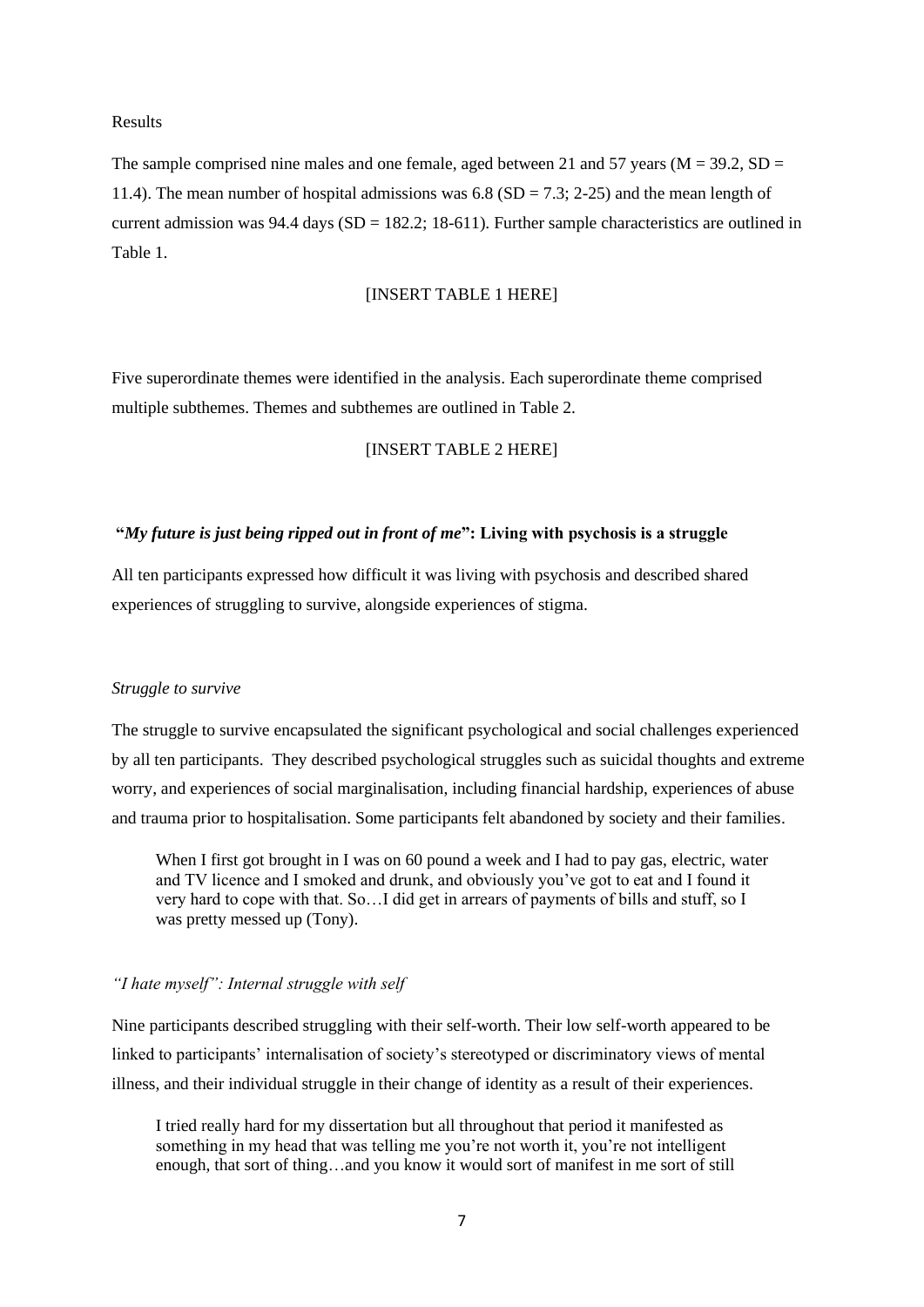trying to improve my fitness, improve myself, but not really inside having the self-worth and not being able to cope with the things going on. (Ben).

*"I'm not a psychopath, I'm not genuinely a psychopath, I've just had a lot of hurt in life.": Experiences of stigma.*

Experiences of stigma and discrimination were identified as a barrier to recovery by all participants in relation to employment, reconnecting with others, and being accepted by society Participant were worried about accepting help due to the stigma attached to it.

Do I want to take all the services that they may offer like for instance community housing? Err disability allowance things like that. Very nervous about accepting anything that colours me in a certain way, you know erm do I have to admit that to someone? Am I now in a system on that? So, I'm very erm kind of…feeling a bit careful.... (Sebastian).

*"I don't want their help; they didn't help me before why would I want their help now?": Rejecting help/struggling to accept help.*

Seven participants expressed their struggle to accept help from mental health services due to previous negative experiences of services, which appeared to impede recovery. It was also highlighted that when participants did get help, they did not find it met their needs.

…I went into the sectioning I was like oh I shouldn't be here, I don't, I don't want to be here, I'm fine, I can be released you know…then I managed to get released, I got released the next day, erm that was from a 136, yeah and then I guess I could say gradually I realised that I needed, that I needed some support, I had too much stuff going on in my head, in my head that you know I've been lying to myself really about…" (Ben)

*"I find it hard to cope so I do draw back to the drugs and alcohol": A struggle with substances.*

Eight participants spoke about substance misuse as the reason why they were admitted to hospital. They explained that they had been using substances as a way of coping with their difficulties but it had the opposite effect and eventually led to an admission.

I did cocaine for a while and yes that may have been me to be honest trying to deal with depression at certain points. When I was younger, I had a lot of anxiety erm and I would say depression as kind of bedfellows, naughty bedfellows. You know I didn't enjoy myself when I was out erm therefore I drank quite a lot… (Sebastian).

### *"Would you want to be in here?": Traumatic experience of being in hospital*

All ten participants described their hospital experience as traumatic which is conceptualised within the subordinate themes. These negative experiences of hospitalisation were seen by participants as preventing their recover journey from progressing.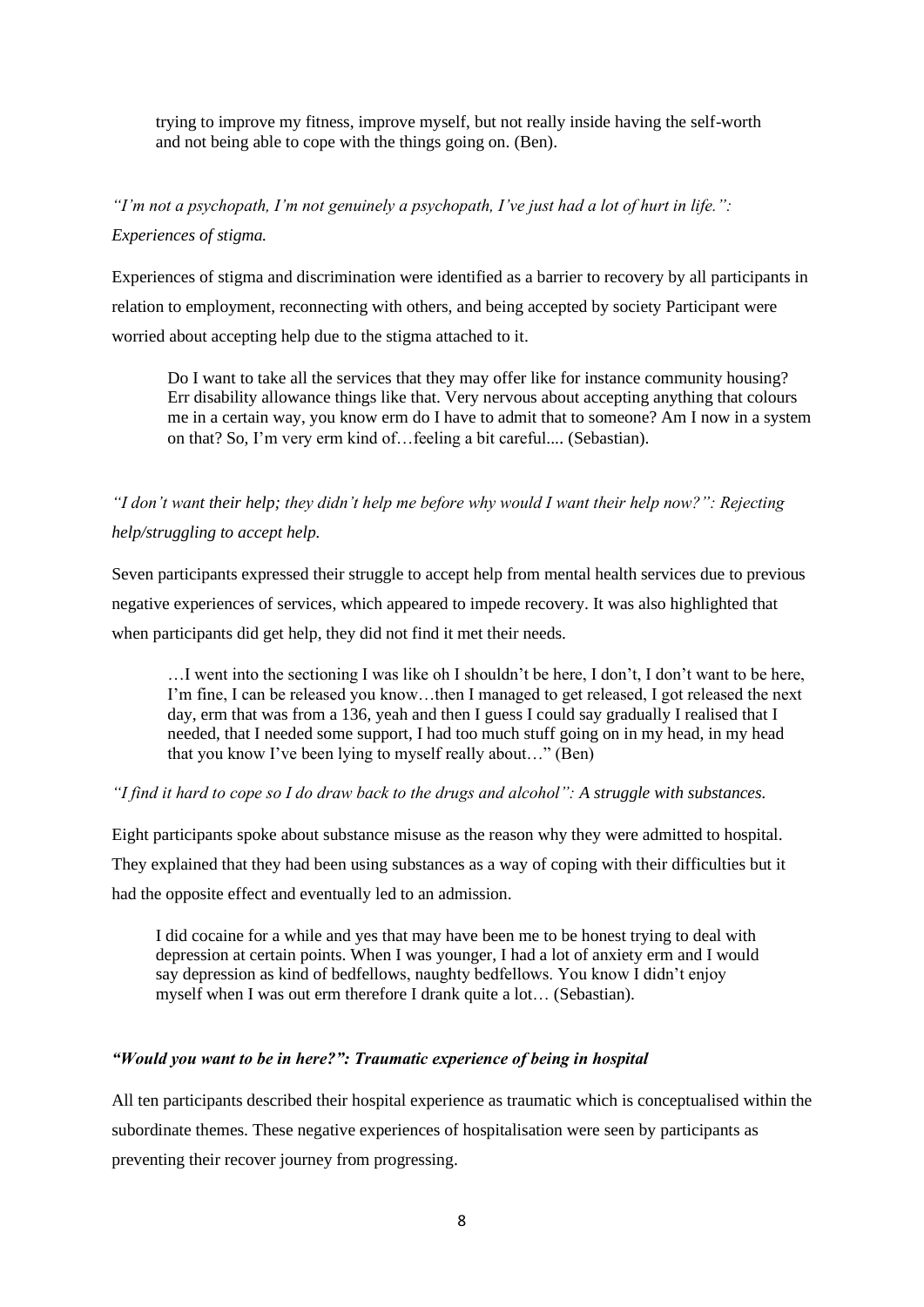*"I'm in a real situation now where I don't feel I have a huge amount of control": Lack of control.*

A feeling of having a lack of control over aspects of hospitalisation was identified by six participants, including being hospitalised against their will under the Mental Health Act (MHA), feeling under external pressure to agree to admission, having no say in their treatment or discharge, and a general sense of feeling excluded.

… the only reason I came into hospital this time was because my dad was out of the country and my wife convinced me to come here as an informal patient but then I ended up getting sectioned because I absconded. (Mohammed).

# *"The worst I have ever been dealt with by anyone in the whole of my past, that was just wrong.": Inhumane treatment.*

Seven participants described experiences of inhumane treatment which understandably made them feel very unsafe on the ward. This treatment led to a breakdown in relationships with staff and hindered recovery.

They literally took me, 5 of them, I didn't resist if you like but I didn't help, they took me round there and jabbed me in my ass…and when I actually walked out of that room I turned to[name], the ward manager and to others who are with him and said I'm just going to leave this in here, that was morally corrupt, deal with that…I never ever had anything like that happen to me before, you know I wasn't bawling my eyes out but I actually felt that I'd literally had a kind of human right there denied me. (Sebastian).

# *"Incarcerated, institutionalised, log cabin coglaben hypnogogic fever": Incarceration creates more problems.*

The language that seven of the participants used to describe the hospital environment provoked the image of being in prison such as "incarceration", "imprisoned" and "trapped", with the general consensus being that hospitalisation created more problems, rather than facilitating recovery.

I made it up…incarcerated, institutionalised, log cabin coglaben hypnogogic fever…erm it's just how I was feeling erm and so how you start behaving when you become institutionalised. You feel incarcerated, you feel trapped, you feel you have no freedom, you feel these inside walls and the garden is all you have in life, that's all that exists, it exists forever. (Richard)

### *"They're overworked and there isn't genuinely enough staff": Concerns regarding resources.*

Half of the participants expressed their concerns or frustrations regarding a lack of hospital resources or effective care, which reflects the current budget cuts within mental health services, including feeling the need to exaggerate one's presentation in order to meet criteria for acute services.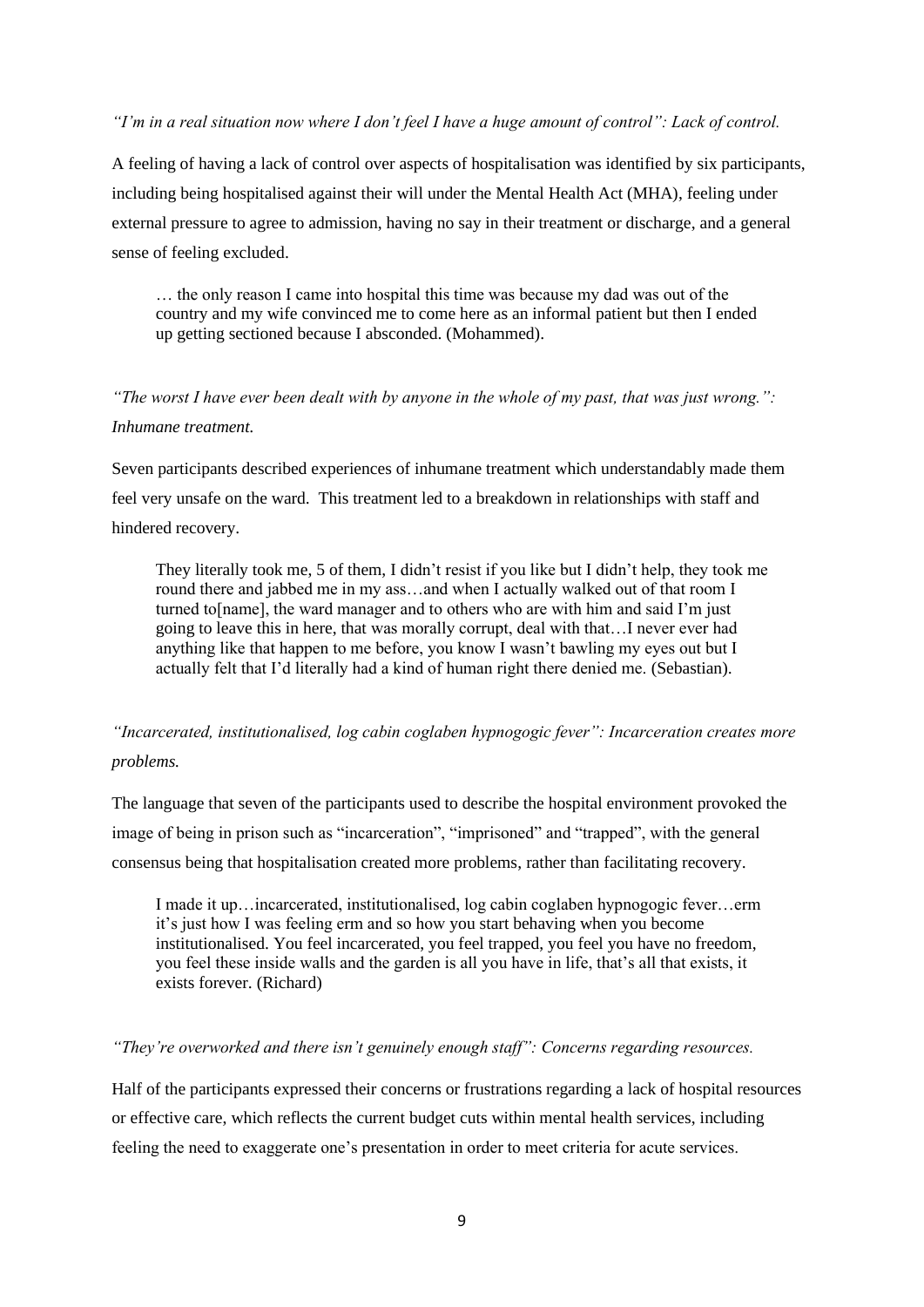My sister in law said why don't you lie to the doctor to get yourself a hospital bed otherwise these aren't going to give you a hospital bed, so I said to the doctor yeah I've been killing people in the street, I've been killing doctor and I'm going to stab you as well… (Mohammed).

*"It takes for me to come somewhere like this and have a break yeah, for me to start thinking about things again.": Provides a break from life to reflect.*

This subtheme highlights that a positive aspect of hospitalisation included the experience of being cared for and having a break in order to rest and reflect, which was seen as vital to begin recovery for five participants

So, it would be nice to have sort of a little bit of a period of time, like I noticed it has helped me in here having meals cooked for me and things done for me**.** (Ben)

# **"***I know roughly why I got ill anyway and what caused this***": A journey towards reaching an understanding**

All ten participants described a unique journey to recovery through reaching a personal understanding of their experiences of psychosis. This appeared to be a developmental process with some participants passing through each stage, having to challenge the misconceptions that themselves and others held about their experiences.

### "*How the hell did I go from there to there?": Trying to make sense of the experience.*

Eight participants described that hospital allowed them the space and time to try and process their experiences of psychosis, and how this was quite a challenge in the initial stages where reality was harder to identify. It appeared that hospital allowed some people to reground themselves with reality and question their experiences.

Erm and everything had some kind of connection, erm everything was being related in some way to everything else, you know the levels, the channels, the sections, the dimensions and everything all merging into one big state of mind. Erm and yeah, I was having a lot of delusional beliefs, but also was realising a lot of things in reality, all at the same time. (Richard).

"*There's a lot of confusion that people think I've actually done worse things than I actually have done.*": *Being misunderstood.*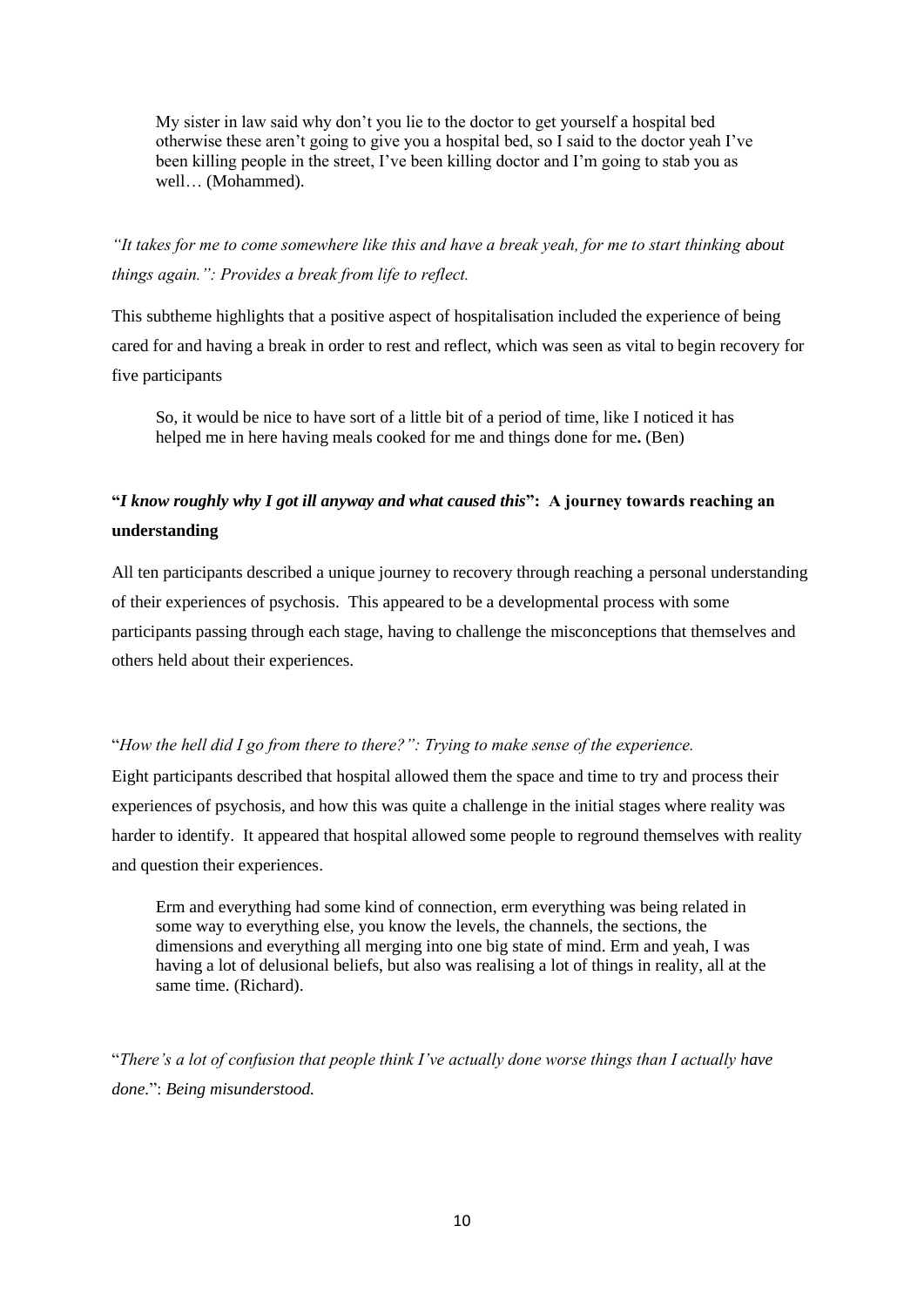Nine participants described difficulties connecting with those around them, both in hospital and in their personal relationships, due to feeling misunderstood. As a result, they, for example, found it challenging to communicate with those around them.

I mean I find these new true bonds but I find it more difficult to relate to my family and friends. I just don't have the time for friends and family, and it's not in a rude way, it's not because I don't want anything to do with them, it's just I can't communicate with them. I'm in a different communicative place, I can't, I don't know how to go about communicating with the people I need to communicate with. But I find, I often find new bonds or kinships or soulmates in those states. (Richard).

### *Process of proving yourself to others.*

Six of the participants described that an important part of their recovery was proving to themselves, but almost even more importantly to others, that they are in control of themselves, not a danger, and a good citizen. In particular, participants often emphasised that they needed to prove that they were not a threat or danger, which arguably may be an internalisation of the recovery indicators expressed by the ward staff necessary for people to be discharged.

I think that I've showed that I'm genuinely not a threat to society if I was to enter back into society, I would be fine and I would never really have had, had a really bad heart. I've had a lot of hurt and it's caused me to have low self-esteem and I've got to maybe sort of take the right steps but erm yeah I think that I've realised that the only way that I can…erm sort of move forward in life is by having some self-respect because if I don't stand up for myself then no one will, if that makes sense? (Ben).

### "*I understand myself a lot more": Reaching an understanding*

Eight participants explained that they often felt that they had reached an understanding of themselves whilst in hospital, which was facilitated in a number of ways including psychological support and group work.

I use my own thinking to understand how to deal with it if you know what I mean. Sort of, it's becoming a little bit ingratiating, and you think to yourself is that all there is to it? Who knows? Like that's it, that's an example of me doing it. You become introspective and I turn things in and I look in on myself and I start to project, my illness projects itself, that's how it works. (Alex).

### **Recovery/Rehabilitation/Recuperation: A process of evolution**

All ten participants described recovery as a process which involved change. All participants, except Miriam, believed recovery was possible, which may have been linked to the enduring nature of her experiences.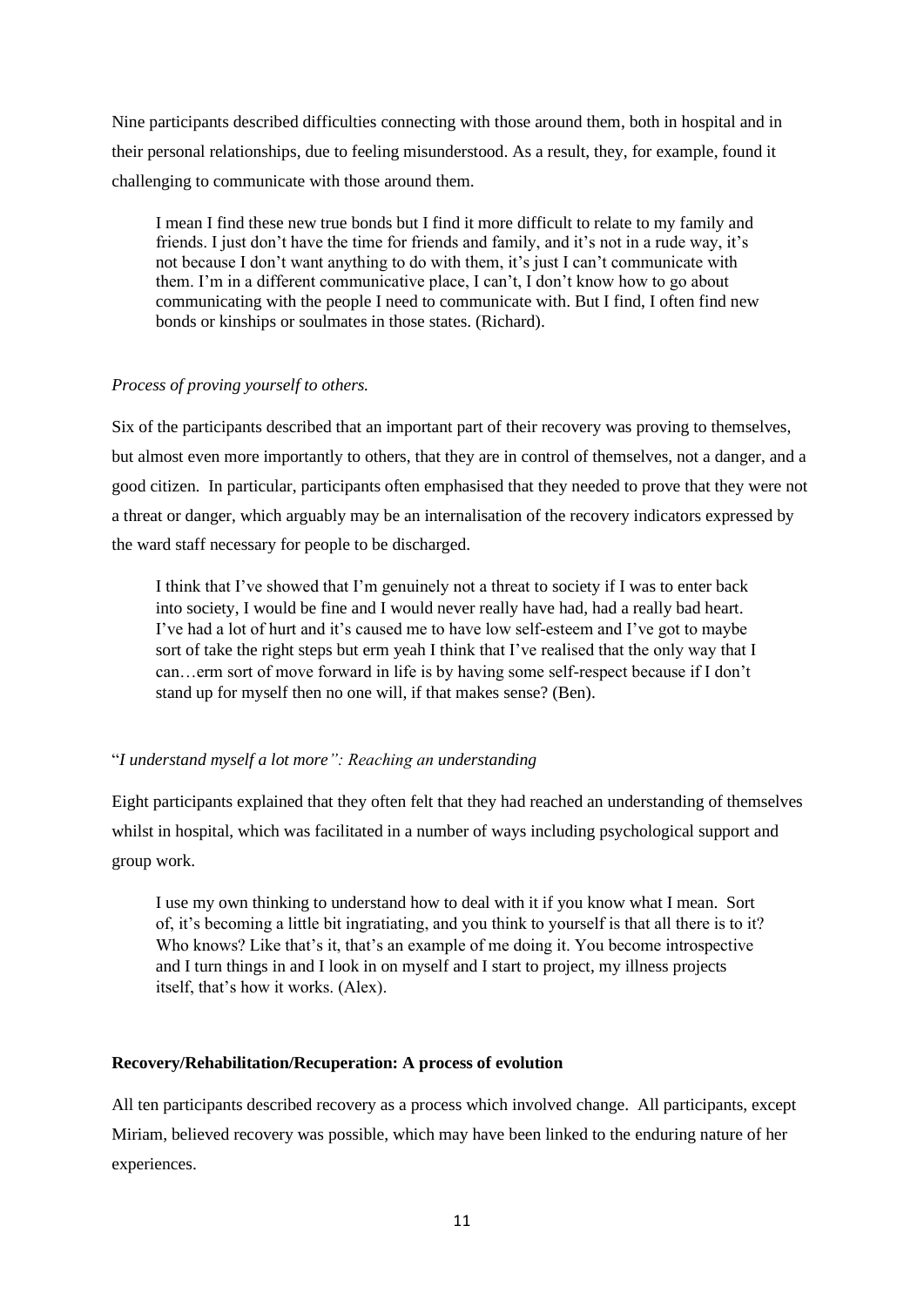#### *Reclaiming a purpose*

All ten participants described the importance of having a purpose in life, which included life goals, living life in line with personal values, responsibilities, and contributing to society. A particular goal was improving relationships with others, whether it be being a better father, or generally socialising with others.

…go back to being the sociable person that I used to be erm yeah, just sort of enjoy being a confident sociable you know person that could probably contribute at some level but I don't want to do that in isolation anymore. (Graham).

### *"A fine life is a fine balance": Finding a balance/stability*

Five participants spoke about the importance of finding a balance or middle ground in their lives, whether it was a balance in mood or lifestyle, and that recovery was about continuing to move forward despite challenges.

…but there's sort of like a balance, a fine balance between being unwell and being well. I mean, it's like, so like going along, so it's like a train or a plane, it's driving in a little bit of wind turbulence, so it rocks from side to side, some days are better than others, some days are worse than others, so forth and vice versa. (Alex).

#### **"***Bringing it all back together": Re-integrating the self*

Six participants describe a process in recovery of re-integrating the self, for example, integrating psychosis into part of one's life story. One participant explained that psychosis may result in the self being pulled apart and then recovery being the process of reintegration of those pieces.

Well it means bringing it all back together. Pick up the pieces you could create a picture puzzle, shuffle them all up, drop loads of them on the floor and you pick them up and put the picture back to how it should be and it's still the picture you started with. (Richard).

### *Being reborn/evolving*

Five participants described psychosis as an evolutionary process and emphasised the importance of growth and discovery to further develop as human beings and move towards recovery. One participant used the metaphor of a hedgehog to symbolise this process.

...a hedgehog because hedgehogs hibernate and being mentally ill is like being asleep, but when you're awake you know why you were ill and all those little prickly experiences when you were mentally ill. (Alex).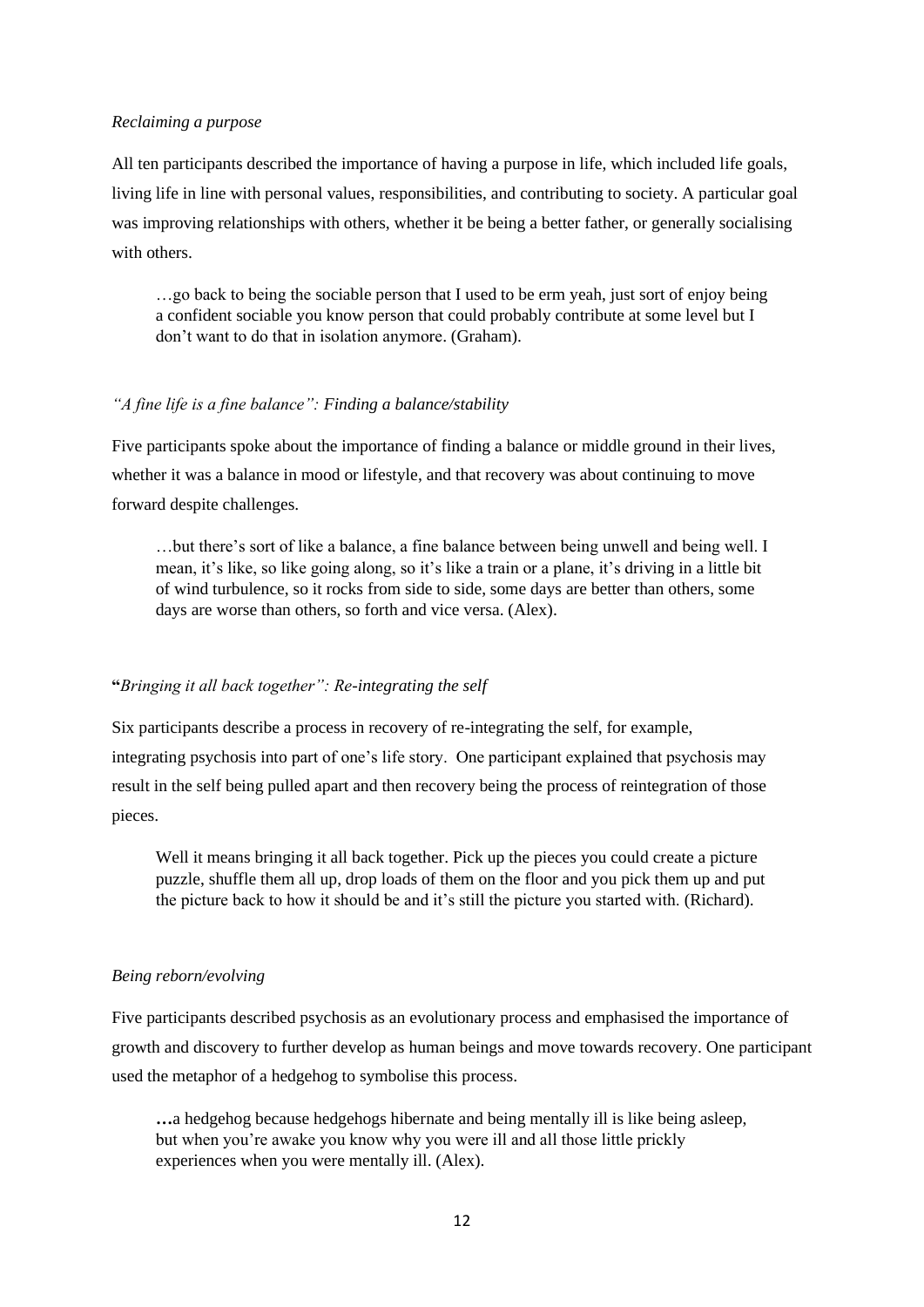#### *Accepting the self and others*

Eight participants spoke about recovery involving acceptance, whether that be acceptance of the self, accepting others, or accepting psychosis. Several participants described a process of acceptance through forgiveness, loving yourself, and finding peace.

Erm…you know…in a way forgiveness, being able to move on and to find peace with myself erm…yeah. (Ben).

#### *"Back to life, back to reality": Getting back on track*

Seven participants described some form of 'getting back on track' or back to the life that they were living prior to their admission. Several participants indicated that hospital may be preventing them from recovering. Recovery seemed to happen once they were discharged.

I'm not in hospital, or I see friends and family or I go to my activities. Just look after myself a bit better, I wash, I eat and drink. (Miriam).

### *"You need all the help you can get":* **Facilitators of recovery**

This theme included the components that all participants felt facilitate recovery including faith, time, reconnecting with nature, and support from others.

### *"It's God that's what gets me through this": Faith in recovery.*

Faith was key to recovery for four participants, and important in understanding their mental health crisis.

You've missed a major part of my recovery, it's my religion and my faith. It's God that's what gets me through this. It's the only thing that's got me through here. (Mohammed).

### *Importance of time in intervention and recovery*

The importance of needing time to recover was emphasised by seven of the participants, the positive impact of early intervention as well as the time living with psychosis and using this knowledge to prevent relapse.

My experience is as you get older, my age and my maturity are helping me feel more relaxed about things. With age comes wisdom and you tend to learn more from about what you knew when you were younger and you look at things and you ask questions about things, rather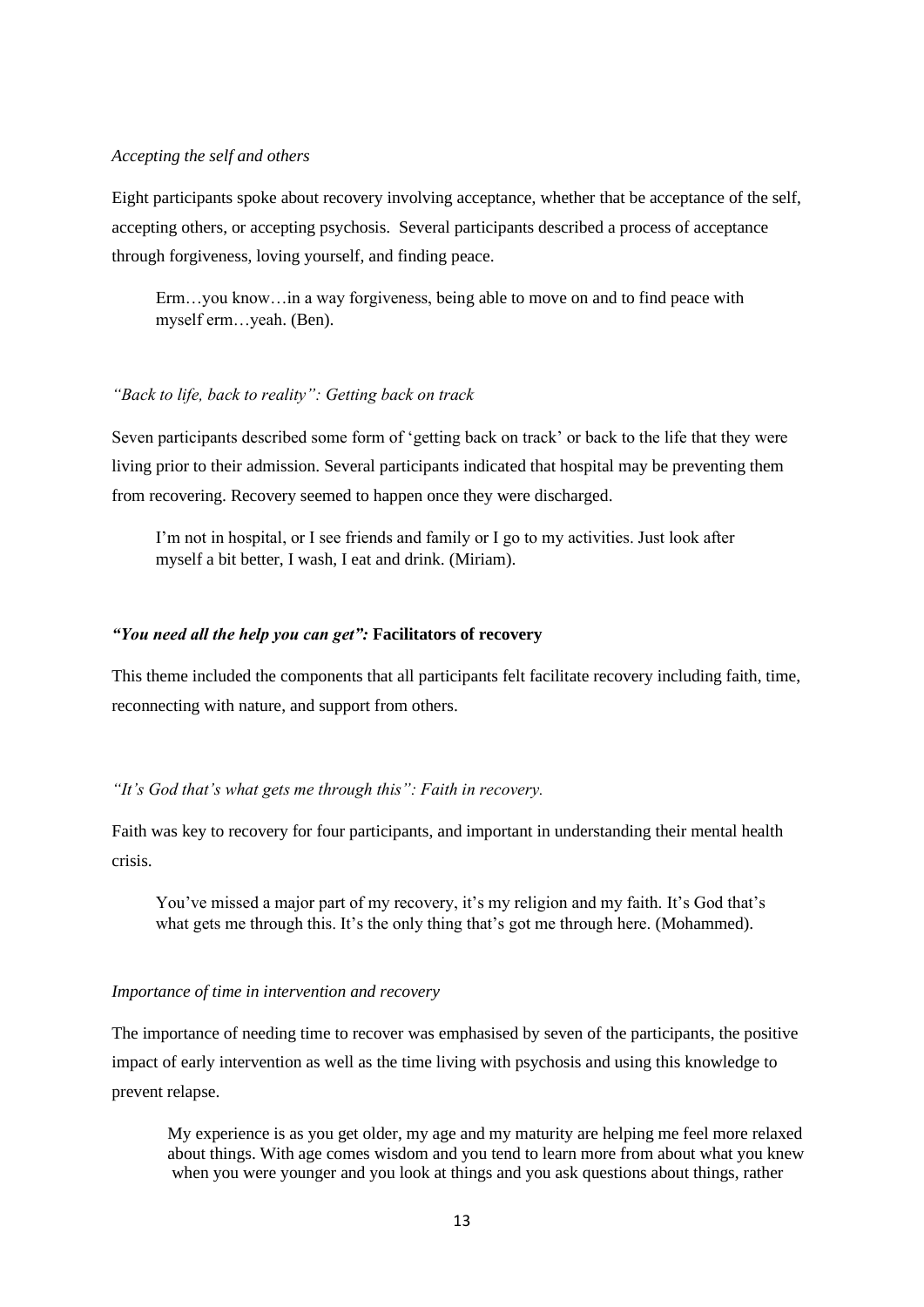than rushing head long into new directions to change things to sort yourself into a situation that's either apparent to you or not apparent to you. (Alex)

*"Seeing nature reminds me of why I'm alive": Reconnecting with nature.*

Reconnecting with nature emerged in five of the participants interviews and was described as being back in one's natural environment, having freedom, and being out of hospital. This indicated that recovery may not be able to begin until discharge.

Nature is the key to recovery, not buildings…it's untouched, it's innocent, it's pure. It's how things should be not these concrete jungles, taking away the natural habitat, I suppose, it's the animals that should be there, putting the building there for humans. (Paul).

### *"She's like an anchor, no matter how far I drift, she's always got me": Support from others.*

For seven of the participants recovery was deemed impossible in isolation. Support from others was described as support from family, friends or healthcare professionals. For many, key attachment figures provided a connection when they felt disconnected from reality.

I do find…my mum is like a rock for me, she's, she never, she's always there for me. She always helps me out when I need help or she'll try and knock some sense into me, even, I'm still her little boy even though I'm 50. I'm still, still, it's still me mum, she's like an anchor, she always, do you know what I mean, no matter how far I drift, she's always got me. (Alex)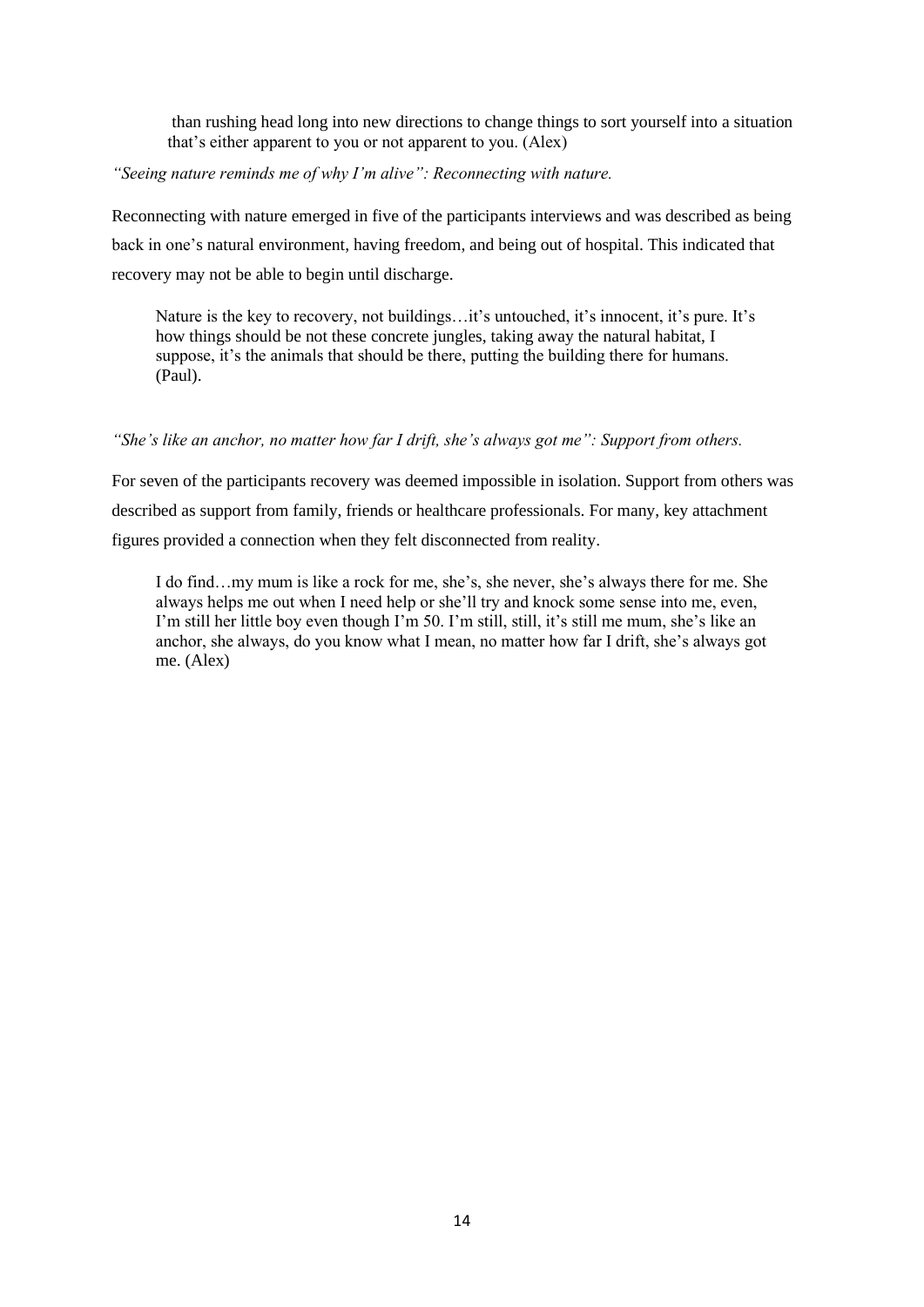#### **Discussion**

This study aimed to examine the personal recovery experiences of those currently receiving care from an acute mental health inpatient setting. Five superordinate themes were identified*.* 

All participants described the struggle between living with psychosis and recovery. Participants described a multitude of struggles including psychological difficulties, for example low self-worth and suicidal ideation, social difficulties, such as stigma and financial problems, and substance misuse, all of which are well-documented in the literature as important recovery factors in psychosis (Pitt et al., 2007). However, it appeared to be the cumulation and severity of problems and associated distress, which made recovery a significant challenge. This suggests that inpatient care needs to be equipped to address a wide array of psychosocial difficulties, with a particular focus on the issues outlined above. However, more comprehensive psychosocial support is needed in the community to prevent the cumulation of distress and prevent admission. Community services need to improve access, as participants highlighted that accessing services were a challenge, and that some even had to exaggerate their distress to get help. This may suggest that engagement interventions may be required for those who have a history of hospital admission.

Despite participants' difficulties, many participants did not want to be hospitalised. All participants described some aspect of their hospital experience as traumatic or distressing, which hindered recovery. Although traumatic hospital experiences have been documented in the literature (Wood et al., 2019), its impact on recovery is a novel finding for this study. Participants described acute mental health inpatient settings as inhumane and not conducive to recovery as they felt out of control, with little say in their care, which reflects the existing literature (Barker, 2003; CQC, 2017). A novel finding was that participants felt they had to prove to those around them that they had recovered, which was demonstrated by a reduction in risk. This suggests that participants' felt they had to meet professionals' recovery standards. This is in direct conflict with the recovery literature which states that recovery should be personally defined. This may be why some participants reported needing to leave hospital before recovery could begin. This may indicate that inpatient care should be a last resort and that other alternatives may be helpful, for example crisis houses (Lloyd-Evans et al., 2009). It also suggests that there is an ongoing need to continue to improve the quality of inpatient care and reduce restrictive practices, which is an ongoing UK priority. A recent study has demonstrated the importance of trauma-informed inpatient care, which includes developing a safe environment, minimising retraumatisation, and the comprehensive assessment and treatment of trauma (Muskett, 2014), which may be a helpful approach to supporting the initial first steps in the recovery process. Inpatient care may be best placed to support early stabilisation, which was indicated in some participant accounts, but for recovery to be continued in the community. Moreover, staff training on psychosocial approaches to inpatient care, for example, interventions to improve therapeutic

15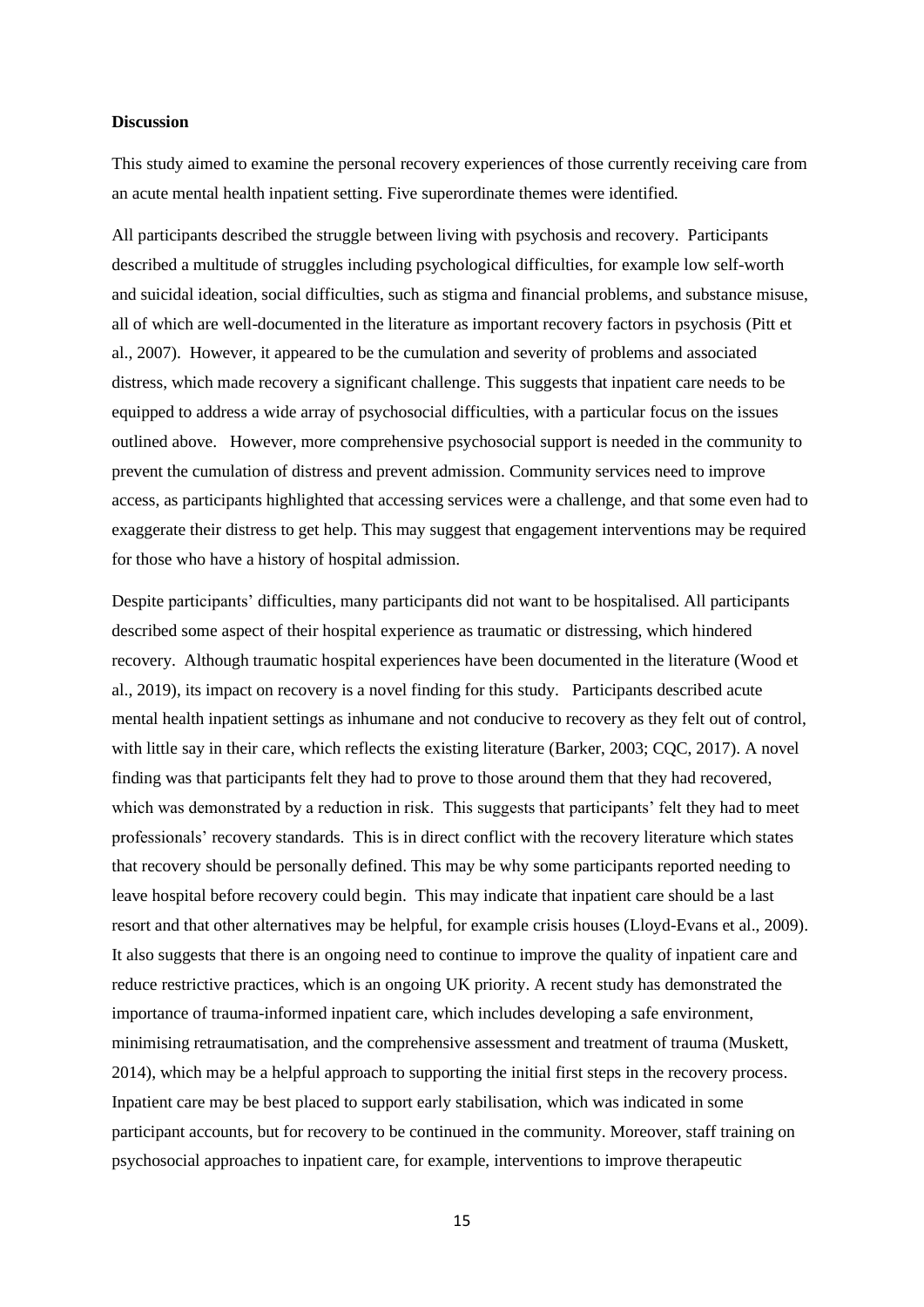relationships have been demonstrated to improve service user outcomes, but research is limited and further research is required (Hartley, Raphael, Lovell, & Berry, 2020).

The majority of participants still described recovery as a journey, which is possible and achievable, supporting existing literature (Leahy et al., 2011). A crucial stage for participants was getting back to the life they were living prior to admission, and an important component of this was reintegrating their fragmented sense of self Participants described a number of key facilitators to this, including having faith, time, support from others, and reconnecting with nature. Faith and spirituality have been repeatedly cited as an important recovery factor, particularly in inpatient settings (Heffernan et al., 2017). Time was discussed in relation to early intervention preventing admission and supporting a quicker recovery, which has been established in existing literature (NHS England, 2016). Reconnection with nature has not been as explicitly linked with recovery within existing literature, but it is likely that the restrictive nature and being locked within an acute hospital has made this an important recovery priority. Therefore, promoting access to outdoor space and considering creative ways to connect to nature within the inpatient ward may be helpful. Finally, ensuring maximum access to their support networks whilst in hospital, was seen as crucial to their recovery, supporting previous literature (Pitt et al., 2007). Collectively, this demonstrates the importance of inpatient services having access to a wide variety of psychosocial intervention, and not just prioritising the medical model, which is often the case.

There were a number of strengths to the study. A strength is that recovery appeared to be conceptualised quite differently compared to the existing evidence base with community samples. Several quality assurance measures were applied including, ensuring self-reflexivity, quality checking of transcripts, and service user involvement in various aspects of the study (MacLean, Meyer, & Estable, 2004). A number of limitations to the study are also important to note. Firstly, participants were relatively stable in their mental health and engaged with staff meaning the perspectives of more vulnerable patients were arguably missed. Moreover, recruitment was a challenge with proportionately few inpatients volunteering to take part. Another limitation is the few participants from black and ethnic minority backgrounds given it is well-documented that they are disproportionately represented in this setting (NHS Benchmarking, 2018). There was also only one female participant which means the views of women receiving inpatient care are not represented in this research study. Further research should explore women's perspectives on this topic.

In conclusion, recovery was an important concept to people in acute mental health inpatient care. However, many participants did not believe their inpatient care was optimised in supporting recovery. A large number of participants found their hospital stay a challenging experience, even if there were some positive components to it. Recovery did not seem to be a congruent experience for participants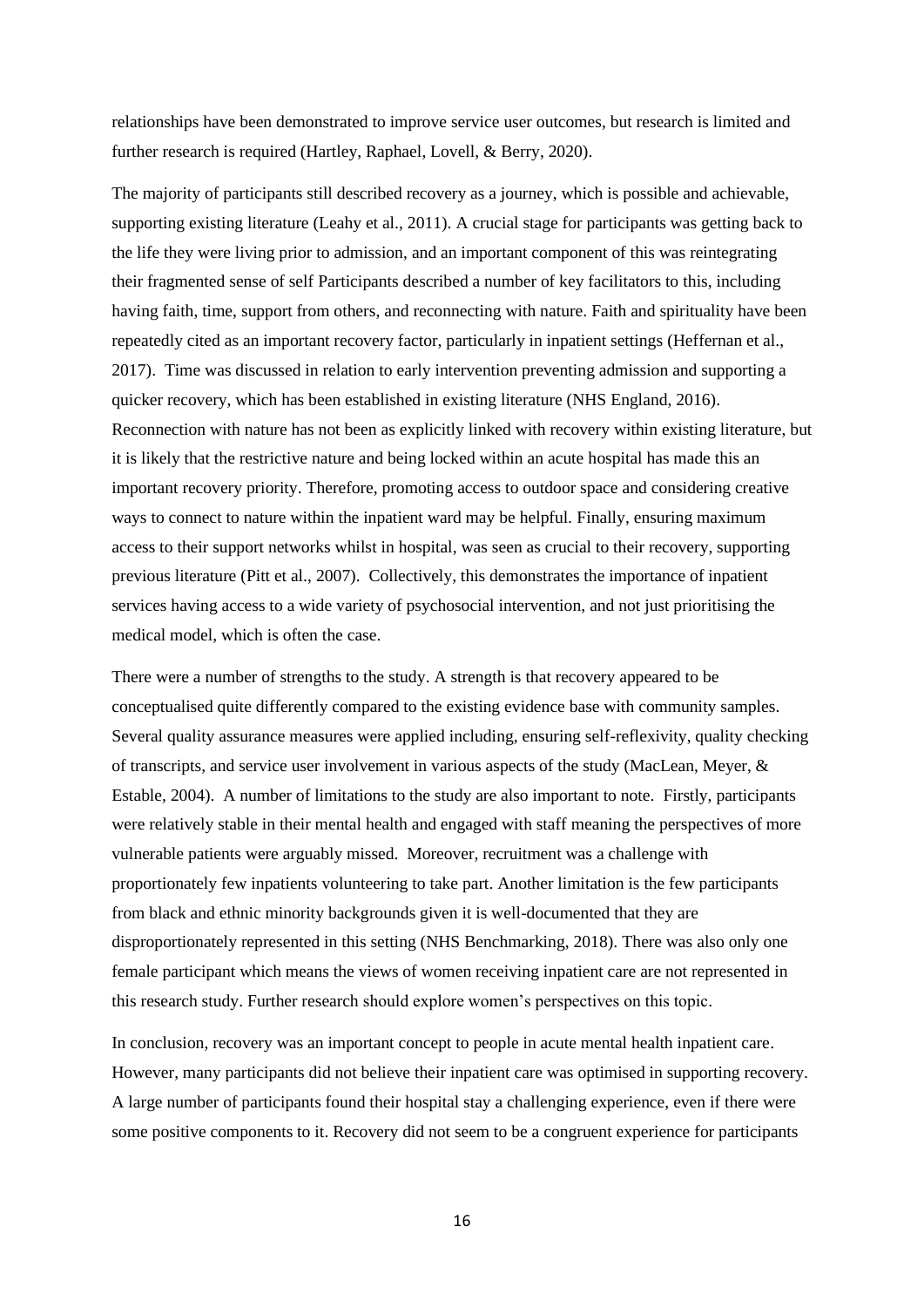at the current time. Further research is required to examine how inpatient settings can be more recovery focused.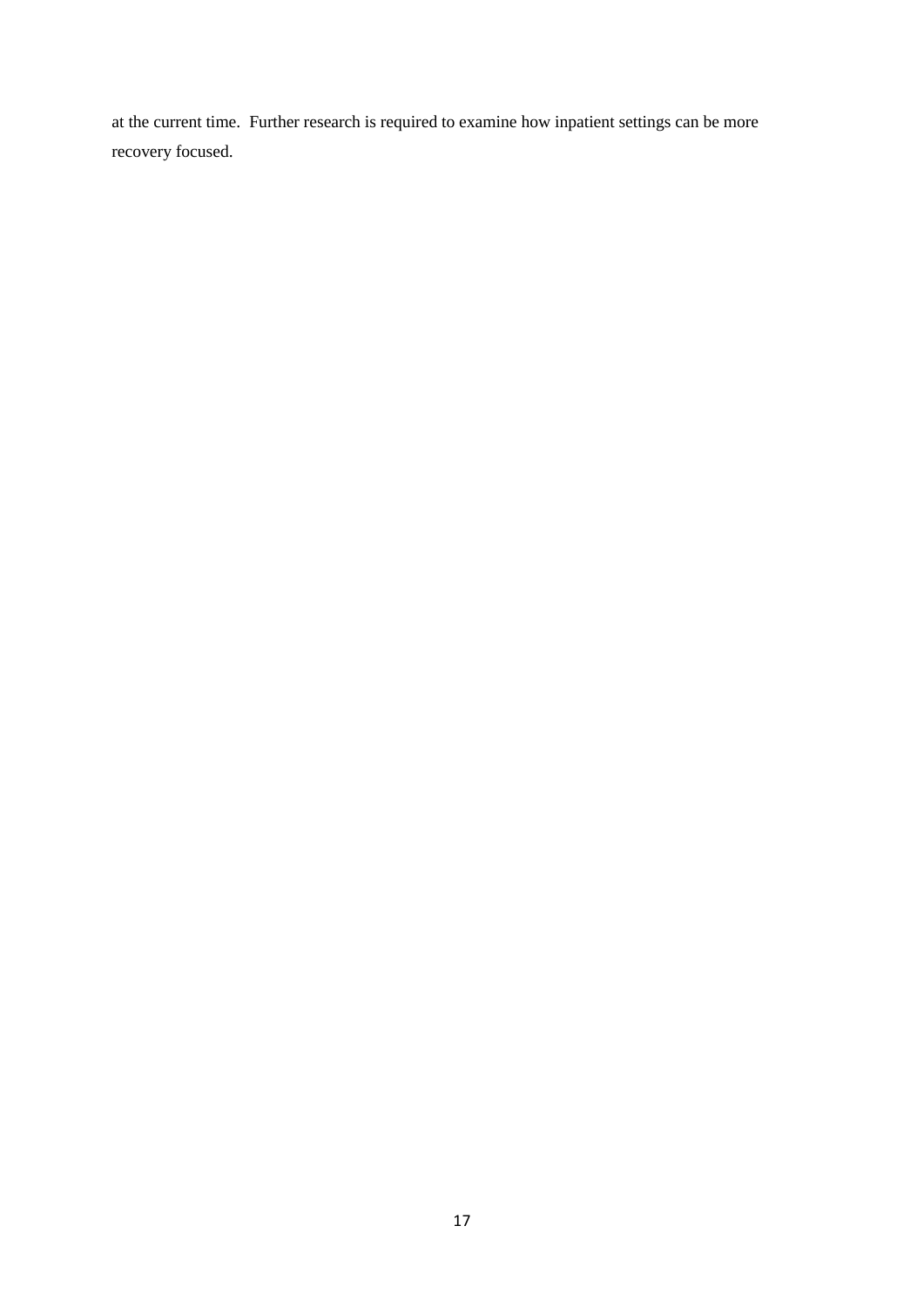### **References**

- American Psychiatric Association. (2013). *Diagnostic and statistical manual of mental*  disorders (5<sup>th</sup> ed.). Washington, DC: American psychiatric Publishing.
- Barker, P. (2003). The Tidal Model: Psychiatric colonization, recovery and the paradigm shift in mental health care. *International Journal of Mental Health Nursing, 12*(2), 96-102. doi: 10.1046/j.1440-0979.2003.00275.x
- Bentall, R.P., Wickham, S., Shevlin, M., & Varese, F. (2012). Do specific early-life adversities lead to specific symptoms of psychosis? A study from the 2007 the Adult Psychiatric Morbidity Survey. *Schizophrenia Bulletin, 38*(4), 734-740. doi: 10.1093/schbul/sbs049
- British Psychological Society (2017) Understanding Psychosis and Schizophrenia. London: British Psychological Society.
- Care Quality Commission. (2017). *2016 Adult Inpatient Survey.* Retrieved from http://www.cqc.org.uk/sites/default/files/20180105 ip16 statistical release.pdf
- Coffey, M., Hannigan, B., Barlow, S., Cartwright, M., Cohen, R., Faulkner, A., Jones, A., & Simpson, A. (2019) Recovery-focused mental health care planning and co-ordination in acute inpatient mental health settings: a cross national comparative mixed methods study. *BMC Psychiatry, 19, 115, 1 - 18*
- H M Government (2011) No health without mental health: a cross-government mental health outcomes strategy for people of all ages. London: HM Government.
- Law, H., & Morrison, A. P. (2014). Recovery in psychosis: A Delphi study with experts by experience. *Schizophrenia Bulletin*, *40*(6), 1347–1355. doi: 10.1093/schbul/sbu047.
- Leamy, M., Bird, V., Le Boutillier, C., Williams, J., & Slade, M. (2011). Conceptual framework for personal recovery in mental health: systematic review and narrative synthesis. *The British Journal of Psychiatry, 199*(6), 445-452. doi: 10.1192/bjp.bp.110.083733.
- MacLean, L.M., Meyer, M., & Estable, A. (2004). Improving Accuracy of Transcripts in Qualitative Research. *Qualitative Health Research, 14*(1), 113-123. doi: 10.1177/104973230259804
- Muskett, C. Trauma-informed care in inpatient mental health settings: A review of the literature. International Journal of Mental Health Nursing. 2014. 23(1). 51 - 54.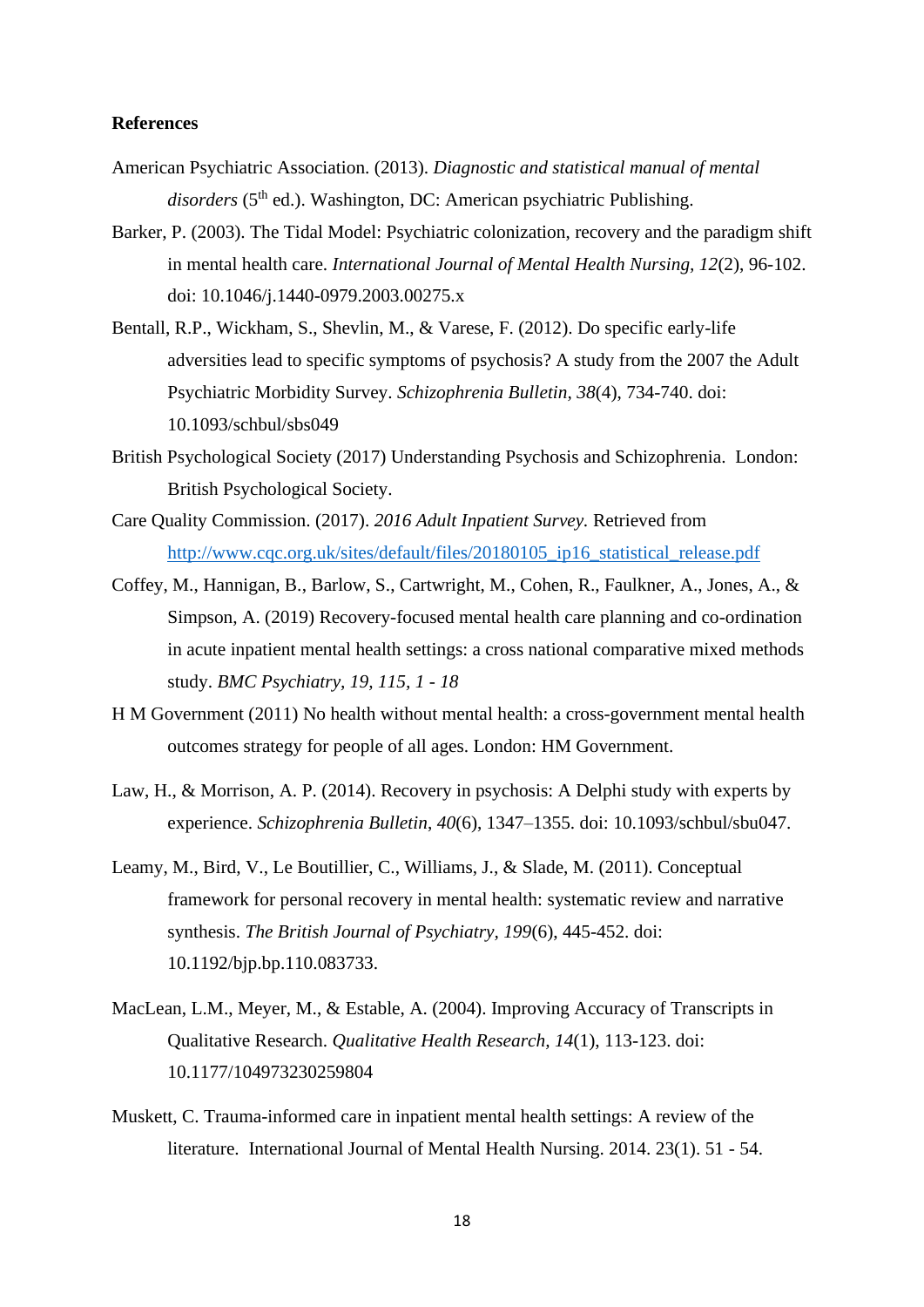- NHS Benchmarking. (2018). *2018 benchmarking of adult and older people's mental health services*. London: Author.
- NHS England (2016). *The Five Year Forward View for Mental Health*.
- Pitt, L., Kilbride, M., Nothard, S., Welford, M., & Morrison, A.P. (2007). Researching recovery from psychosis: a user-led project. *Psychiatric Bulletin*, 31, 55-60. doi: 10.1192/pb.bp.105.008532
- Pitt, L., Kilbride, M., Welford, M., Nothard, S., & Morrison, A.P. (2009). Impact of a diagnosis of psychosis: User-led qualitative study. *Psychiatric Bulletin, 33*(11), 419- 423. doi: 10.1192/pb.bp.108.022863
- Taggart, H., & Kempton, J. (2015). *The route to employment: the role of mental health recovery colleges.* Centre Forum. Retrieved from <https://www.centreforum.org/assets/pubs/recovery-colleges.pdf>
- Slade, M., Amering, M., & Oades, L. (2008). Recovery: an international perspective. *Epidemiologica e Psichiatria Sociale, 17*(2), 128-137.
- Smith, J.A., Flowers, P., & Larkin, M. (2009). *Interpretative Phenomenological Analysis: Theory, Method and Research.* London, UK: Sage Publications.
- Wood, L., & Alsawy, S. (2017). Recovery in Psychosis from a Service User Perspective: A Systematic Review and Thematic Synthesis of Current Qualitative Evidence. *Community Mental Health Journal*, 1-12. doi: 10.1007/s105
- Wood, L., Price, J., Morrison, A., & Haddock, G. (2010). Conceptualisation of recovery from psychosis: a service-user perspective. *The Psychiatrist, 34*, 465-470. doi: 10.1192/pb.bp.109.027409
- Wood, L., Williams, C., Billings, J., & Johnson, S. (2019) The therapeutic needs of psychiatric in-patients with psychosis: A qualitative exploration of patient and staff perspectives. British Journal of Psychiatry Open, DOI: <https://doi.org/10.1192/bjo.2019.33>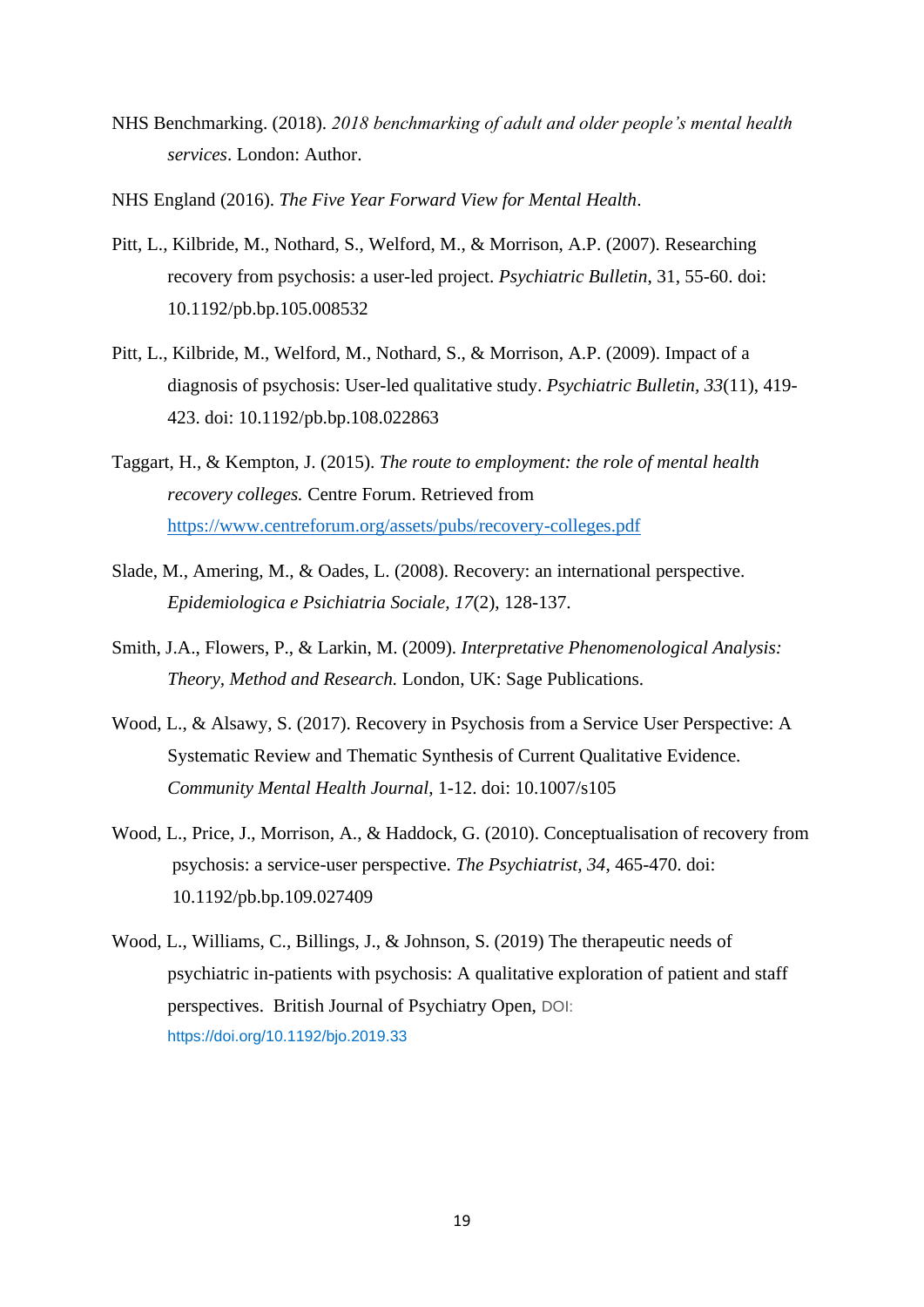# Table 1. Participant demographics

| <b>Allocated</b><br>Pseudonym | Gender       | Age | <b>Marital</b><br>status | <b>Ethnicity</b>        | Formal<br><b>Diagnosis</b>                | <b>Number of</b><br>hospital<br>admissions | Length of<br>current<br>hospital<br>admission |
|-------------------------------|--------------|-----|--------------------------|-------------------------|-------------------------------------------|--------------------------------------------|-----------------------------------------------|
| <b>Mohammed</b>               | M            | 37  | Married                  | Indian                  | Bipolar<br>Affective Type<br>$\mathbf{I}$ | 10                                         | 23 days                                       |
| Paul                          | M            | 40  | Separated                | White<br><b>British</b> | Bipolar                                   | 2                                          | 18 days                                       |
| <b>Christopher</b>            | M            | 47  | Single                   | White<br><b>British</b> | Schizophrenia                             | $\overline{2}$                             | 25 days                                       |
| <b>Sebastian</b>              | M            | 40  | Single                   | White<br><b>British</b> | Bipolar<br>Affective Type<br>$\mathbf{I}$ | $\overline{2}$                             | 55 days                                       |
| <b>Richard</b>                | M            | 28  | Single                   | White<br><b>British</b> | Paranoid<br>Schizophrenia                 | $\overline{4}$                             | 69 days                                       |
| <b>Alex</b>                   | M            | 50  | Single                   | Iraqi<br>English        | Paranoid<br>Schizophrenia                 | 25                                         | 611 days                                      |
| Graham                        | M            | 57  | Divorced                 | White<br><b>British</b> | Bipolar                                   | 9                                          | 47 days                                       |
| <b>Miriam</b>                 | $\mathbf{F}$ | 26  | Single                   | White<br><b>British</b> | Schizoaffective<br>Disorder               | $10+$                                      | 23 days                                       |
| <b>Tony</b>                   | M            | 46  | Single                   | White<br><b>British</b> | Paranoid<br>Schizophrenia                 | $\overline{2}$                             | 37 days                                       |
| <b>Ben</b>                    | M            | 21  | Single                   | White<br><b>British</b> | Schizophrenia                             | $\overline{2}$                             | 36 days                                       |

Note:  $M = Male$ ,  $F = Female$